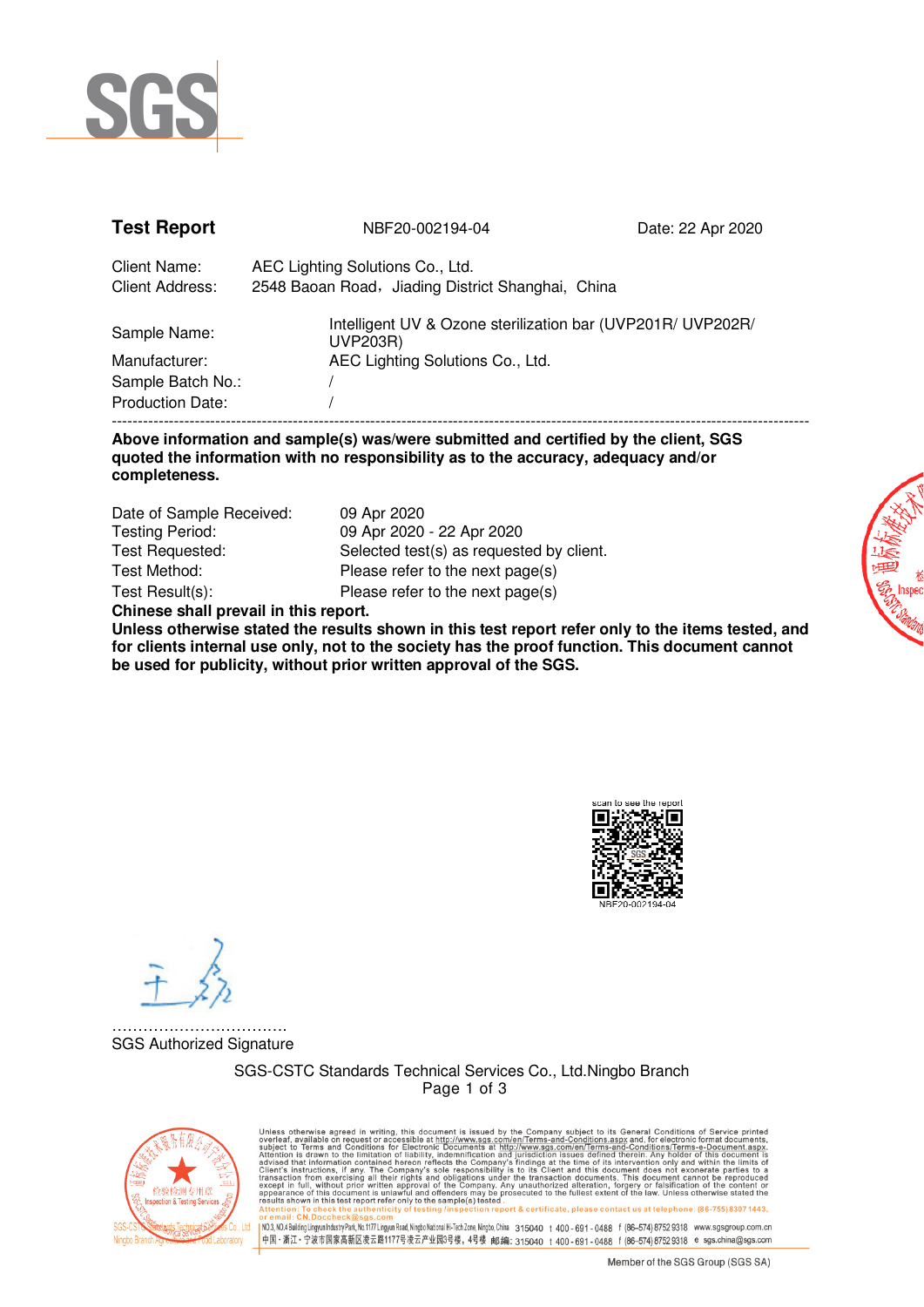

**Test Report** NBF20-002194-04 Date: 22 Apr 2020

Sample Description**:**

| Specimen No. |  |  |  |  |
|--------------|--|--|--|--|
|              |  |  |  |  |

**Specimen No. SGS Sample ID Description** 

NBF20-002194.004 Intelligent UV & Ozone sterilization bar (UVP201R/ UVP202R/ UVP203R)

# **TEST REQUESTED:**

Selected test(s) as requested by applicant: Put the sterilization bar in the box, turn on the ozone disinfection function for 60 minutes, and then test the Escherichia coli, Staphylococcus aureus and Pseudomonas aeruginosa on the slide.

# **TEST STRAIN(S):**

Escherichia coli CICC 10389 Staphylococcus aureus ATCC 6538 Pseudomonas aeruginosa ATCC 9027

**Test Method:** Escherichia coli, Staphylococcus aureus and Pseudomonas aeruginosa removal rate: Customer provided method& GB/T 5750.12- Standard examination methods for drinking water ― Microbiological parameters

### **Test Result(s):**

Escherichia coli test result:

|                  |        |                        | Test Result(s)      |                     |                            |
|------------------|--------|------------------------|---------------------|---------------------|----------------------------|
| Test organisms   | Unit   | Test repeat<br>time(s) | Control<br>group    | Sample group        | Removal<br>rate $(s)*(\%)$ |
| Escherichia coli | CFU/pc |                        | $2.3 \times 10^{5}$ | $1.2 \times 10^{4}$ | 94.78                      |
|                  |        |                        |                     | $1.3 \times 10^{4}$ | 94.35                      |
|                  |        |                        |                     | $1.0 \times 10^{4}$ | 95.65                      |

### Staphylococcus aureus test result:

|                          |        |                        | Test Result(s)      |                     |                            |
|--------------------------|--------|------------------------|---------------------|---------------------|----------------------------|
| Test organisms           | Jnit   | Test repeat<br>time(s) | Control<br>group    | Sample group        | Removal<br>rate $(s)*(\%)$ |
| Staphylococcus<br>aureus | CFU/pc |                        | $9.4 \times 10^{5}$ | $9.0 \times 10^{4}$ | 90.43                      |
|                          |        | ⌒                      |                     | $8.2 \times 10^{4}$ | 91.28                      |
|                          |        |                        |                     | $8.4 \times 10^{4}$ | 91.06                      |

### SGS-CSTC Standards Technical Services Co., Ltd.Ningbo Branch Page 2 of 3



Unless otherwise agreed in writing, this document is issued by the Company subject to its General Conditions of Service printed available on request or accessible at this document is subject to Terms and Conditions for El eport & certificate, please contact us at telephone: (86-755) 8307 1443 or email: <u>Universitence was gis.com</u><br>|NO.3,NO.4BuildingLingyunIndustryPark,No.117Lingyun Road,Ningbo.Naional Hi-TechZone,Ningbo,China 315040 t 400-691-0488 f (86-574)87529318 www.sgsgroup.com.cn<br>|中国・浙江・宁波市国家高新区凌云路1177号凌